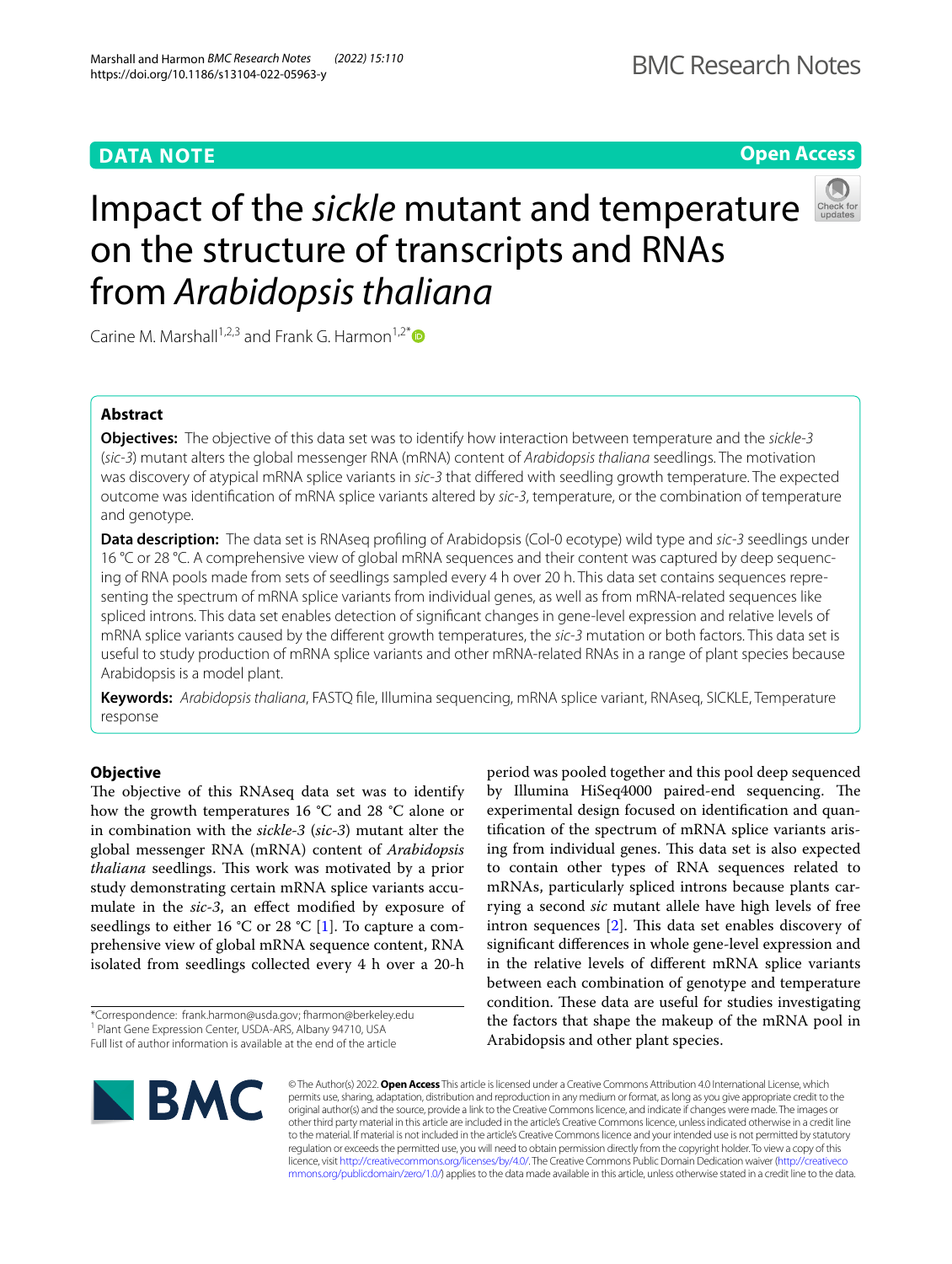## **Data description**

The data set is RNAseq of whole Arabidopsis (Col-0) ecotype) seedlings of wild type at  $16 °C$  $16 °C$  (Table 1, data set  $1-3$  $1-3$ ) or  $28$  °C (Table 1, data set  $4-6$ ), or the sic-3 mutant at 16 °C (Table [1,](#page-1-0) data set 7-9) or 28 °C (Table [1,](#page-1-0) data set  $10-12$ ). Samples were from  $10$ -dayold seedlings grown on 1X Murashige and Skoog basal salt medium with micropropagation agar. Prior to collection, seedlings were grown under 12 h light (50 μmol photons  $m^{-1}$  s<sup> $-1$ </sup> from cool white fluorescent bulbs) and 12 h darkness at 22 °C. When seedlings reached 10 days old, they were transferred to constant light and either 16 °C or 28 °C at 12 h after the lights came on at dawn. Beginning at 20 h after dawn (i.e., 8 h after transfer to the new temperature), samples were collected every 4 h for the next 20 h. A total of 6 samples were collected over this time course. Three biological replicates were collected in this manner. Total RNA from these samples were pooled for each genotype and temperature combination. Strand-specifc RNAseq libraries were prepared with the ScriptSeq v2 RNAseq library preparation kit from Epicentre and the libraries were indexed using ScriptSeq Index PCR primers from Epicentre. Libraries were paired-end sequenced at 150 base pairs by Illumina HiSeq4000. Sequencing reads were fltered

#### <span id="page-1-0"></span>**Table 1** Overview of data fles/data sets

with the Illumina quality flter, which requires that

no more than 1 base call in the frst 25 cycles has an Illumina chastity value less than 0.6. Pass-flter reads were those meeting the Illumina quality flter and these were demultiplexed according to the 12 biological samples into forward read and reverse read FASTQ fles. The total number of pass-filter reads for each data set were as follows: 24,331,212 in data set 1, 27,630,232 in data set 2, 34,578,935 in data set 3, 29,286,330 in data set 4, 31,867,914 in data set 5, 29,843,882 in data set 6, 38,174,014 in data set 7, 28,862,139 in data set 8, 42,055,703 in data set 9, 32,372,213 in data set 10, 31,700,336 in data set 11, and 35,333,599 in data set 12. The FASTQ files were deposited as a BioProject at the National Center for Biotechnology (NCBI) under accession number PRJNA758710 ([https://identifers.org/](https://identifiers.org/ncbi/bioproject:PRJNA758710) [ncbi/bioproject:PRJNA758710\)](https://identifiers.org/ncbi/bioproject:PRJNA758710) [[3](#page-2-2)].

# **Limitations**

• The *Arabidopsis* plants sampled were whole 10-dayold seedlings. This should be taken into account if these data are interpreted for plants at other stages of development or specifc tissues.

| Label       | Name of data file/data set                    | File types<br>(file<br>extension) | Data repository and identifier (DOI or accession number)                                 |
|-------------|-----------------------------------------------|-----------------------------------|------------------------------------------------------------------------------------------|
| Data set 1  | RNAseg of Col-0 exposed to 16 °C, replicate 1 | .FASTO                            | NCBI Sequence Read Archive (https://identifiers.org/ncbi/insdc.sra:SRR15<br>$673685$ [4] |
| Data set 2  | RNAseg of Col-0 exposed to 16 °C, replicate 2 | .FASTO                            | NCBI Sequence Read Archive (https://identifiers.org/ncbi/insdc.sra:SRR15<br>673684) [5]  |
| Data set 3  | RNAseg of Col-0 exposed to 16 °C, replicate 3 | .FASTO                            | NCBI Sequence Read Archive (https://identifiers.org/ncbi/insdc.sra:SRR15<br>673681) [6]  |
| Data set 4  | RNAseg of Col-0 exposed to 28 °C, replicate 1 | .FASTQ                            | NCBI Sequence Read Archive (https://identifiers.org/ncbi/insdc.sra:SRR15<br>673677) [7]  |
| Data set 5  | RNAseg of Col-0 exposed to 28 °C, replicate 2 | .FASTO                            | NCBI Sequence Read Archive (https://identifiers.org/ncbi/insdc.sra:SRR15<br>673676) [8]  |
| Data set 6  | RNAseg of Col-0 exposed to 28 °C, replicate 3 | .FASTO                            | NCBI Sequence Read Archive (https://identifiers.org/ncbi/insdc.sra:SRR15<br>673675) [9]  |
| Data set 7  | RNAseg of sic-3 exposed to 16 °C, replicate 1 | .FASTO                            | NCBI Sequence Read Archive (https://identifiers.org/ncbi/insdc.sra:SRR15<br>673680) [10] |
| Data set 8  | RNAseg of sic-3 exposed to 16 °C, replicate 2 | .FASTO                            | NCBI Sequence Read Archive (https://identifiers.org/ncbi/insdc.sra:SRR15<br>673679) [11] |
| Data set 9  | RNAseg of sic-3 exposed to 16 °C, replicate 3 | .FASTQ                            | NCBI Sequence Read Archive (https://identifiers.org/ncbi/insdc.sra:SRR15<br>673678) [12] |
| Data set 10 | RNAseg of sic-3 exposed to 28 °C, replicate 1 | .FASTQ                            | NCBI Sequence Read Archive (https://identifiers.org/ncbi/insdc.sra:SRR15<br>673674) [13] |
| Data set 11 | RNAseg of sic-3 exposed to 28 °C, replicate 2 | .FASTO                            | NCBI Sequence Read Archive (https://identifiers.org/ncbi/insdc.sra:SRR15<br>673683) [14] |
| Data set 12 | RNAseg of sic-3 exposed to 28 °C, replicate 3 | .FASTQ                            | NCBI Sequence Read Archive (https://identifiers.org/ncbi/insdc.sra:SRR15<br>673682) [15] |